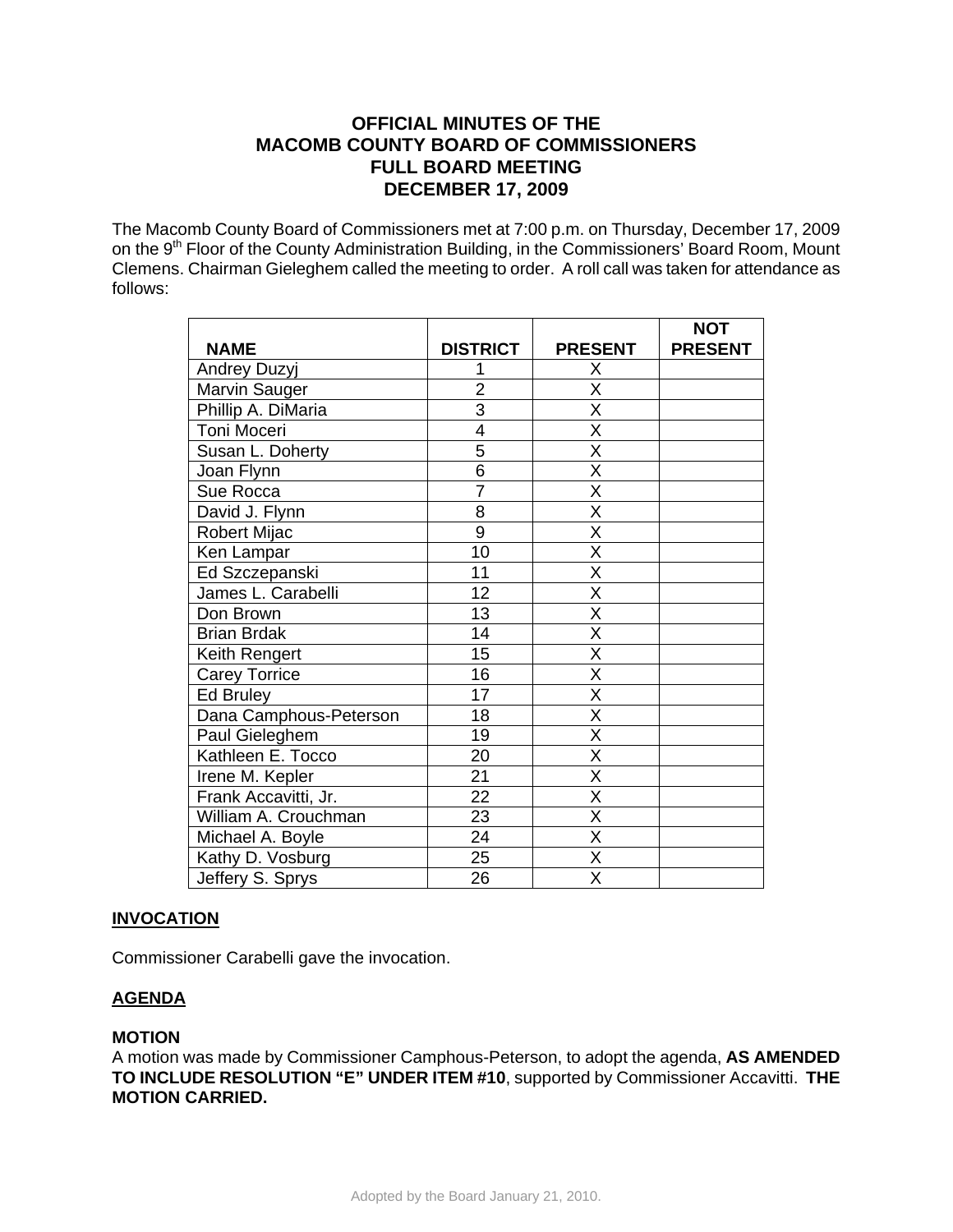## **MINUTES**

#### **MOTION**

A motion was made by Commissioner Rocca, to approve the minutes dated 11/24/09, (Regular), 12/07/09 (Special), 12/15/09 (Special) and 12/16/09 (Public Hearing), supported by Commissioner J. Flynn. **THE MOTION CARRIED**.

### **PRESENTATION OF RESOLUTION TO DAVID DIEGEL**

#### **PUBLIC PARTICIPATION**

Therese Wrobel; 18211 – 22 Mile Road; Macomb Clarice Squillace; 43432 Pendleton Circle, Sterling Heights

### *COMMITTEE REPORTS*

#### **TECHNOLOGY & COMMUNICATIONS COMMITTEE – December 7, 2009**

The clerk read the recommendations from the Technology & Communications Committee and a motion was made by Chair Accavitti, supported by Vice-Chair Boyle, to adopt the committee recommendations:

Commissioner Vosburg asked to separate item #5. There were **NO** objections.

- 1. Authorize the Clerk/Register of Deeds to contract with AT&T to implement wireless internet access in the court building, install cable network drops and wireless access points and direct the IT Department to assist the Clerk/Register of Deeds with running ethernet cable and other things as needed by the Clerk/Register of Deeds with this project at a cost not to exceed \$15,458. Funding is available in the Clerk (10121501 - 90101: \$1,558), Register of Deeds (10123601 - 90101: \$10,000) and Court (10113101 – 93099: \$3,900) budgets.
- 2. Direct the IT Department to provide the Macomb County Clerk/Register of Deeds with a copy of the I-Jury software when it is received from the Travis County Clerk for \$10 and to provide access to a secure folder on the computer server that the Macomb County Clerk/Register of Deeds may use to evaluate the software.
- 3. Approve service request form #16126 letting the Clerk get DSL service from AT&T on the first floor of the court building at a cost not to exceed \$60 per month. Funding is available in the Clerk's data processing account (10121501 – 72607).
- 4. Restore to Board of Commissioners Committee Chairs the authority to set committee agendas and amend a June 16, 2005 board resolution as follows, removing the following language, "no technology initiatives are to be considered without the recommendation of MIS." Further, require the IT Department to regularly report to the Board a brief summary of all technology resolution proposals the department denies.

#### **THE MOTION CARRIED.**

### **SEPARATED MOTION**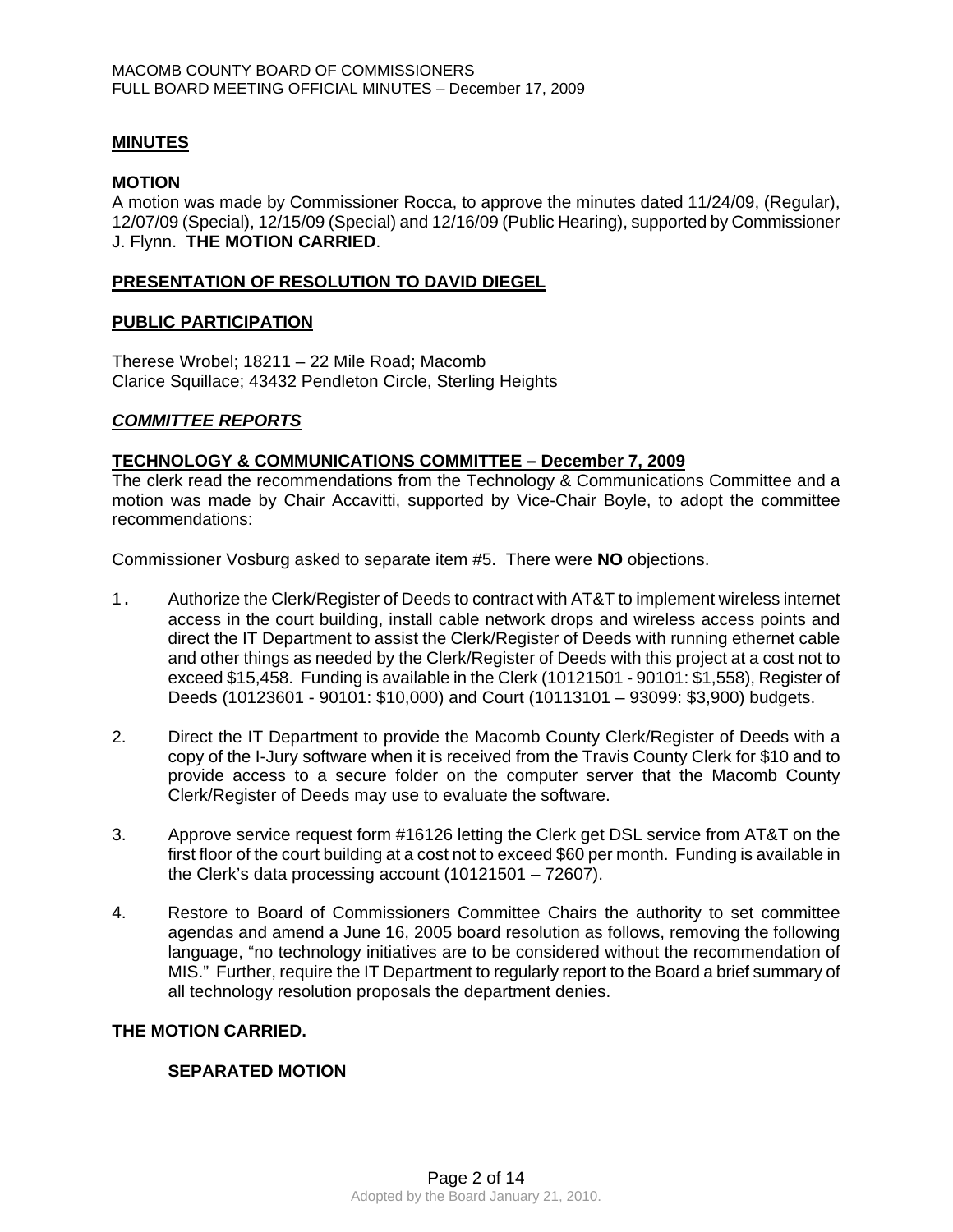#### MACOMB COUNTY BOARD OF COMMISSIONERS FULL BOARD MEETING OFFICIAL MINUTES – December 17, 2009

5. Authorize the Clerk/Register of Deeds to change its e-mail system from GroupWise to Google Premier and purchase a domain name at a cost not to exceed \$3,500 annually. Funds are available in the Clerk's data processing account (10121501 – 72607).

# **SUBSTITUTE MOTION**

A substitute motion was made by Commissioner Accavitti, to authorize the Clerk/Register of Deeds to change its email system from GroupWise to Google Premier with Google Message Discovery at a cost not to exceed \$3,772.16 annually and purchase a domain name at a cost not to exceed \$150 for 10 years. Funds are available in the 2009 Clerk's data processing account (10121501-72607), supported by Commissioner Camphous-Peterson.

# **THE SUBSTITUTE MOTION CARRIED.**

# **BUILDING, ROADS AND PUBLIC WORKS COMMITTEE – December 7, 2009**

The clerk read the recommendations from the Building, Roads and Public Works Committee and a motion was made by Chair Duzyj, supported by Vice-Chair Carabelli, to adopt the committee recommendations:

- 1. Approve utilization of the Purchasing Department's furniture and equipment move request form for all furniture and equipment moves in Macomb County performed by the Facilities and Operations Department.
- 2. Authorize payment of the following invoice:

 Juvenile Justice Center- Bernco, Inc. \$35,691.60 Phase II

Further, funds are available in the capital budget.

3. Authorize Legal Aid and Defender Association, Inc. to relocate to the Clemens Center (portion of the space previously occupied by workman's compensation) at a cost not to exceed \$20,000 and complete minor floor plan modifications for the Veterans Services Department in order to expand into the square footage vacated by Legal Aid and Defender Association, Inc.

## **THE MOTION CARRIED.**

### **PUBLIC SAFETY AND CORRECTIONS COMMITTEE – December 8, 2009**

The clerk read the recommendations from the Public Safety and Corrections Committee and a motion was made by Chair DiMaria, supported by Vice-Chair Boyle, to adopt the committee recommendations:

1. Approve the renewal of the Harley-Davidson Police Motorcycle Lease Program for the Sheriff's Office with ten (10) 2009 Harley-Davidsons (FLHTP) at a cost of \$18,900 from Motor City Harley-Davidson of Farmington Hills. Funding is available from the Sheriff's operational budget.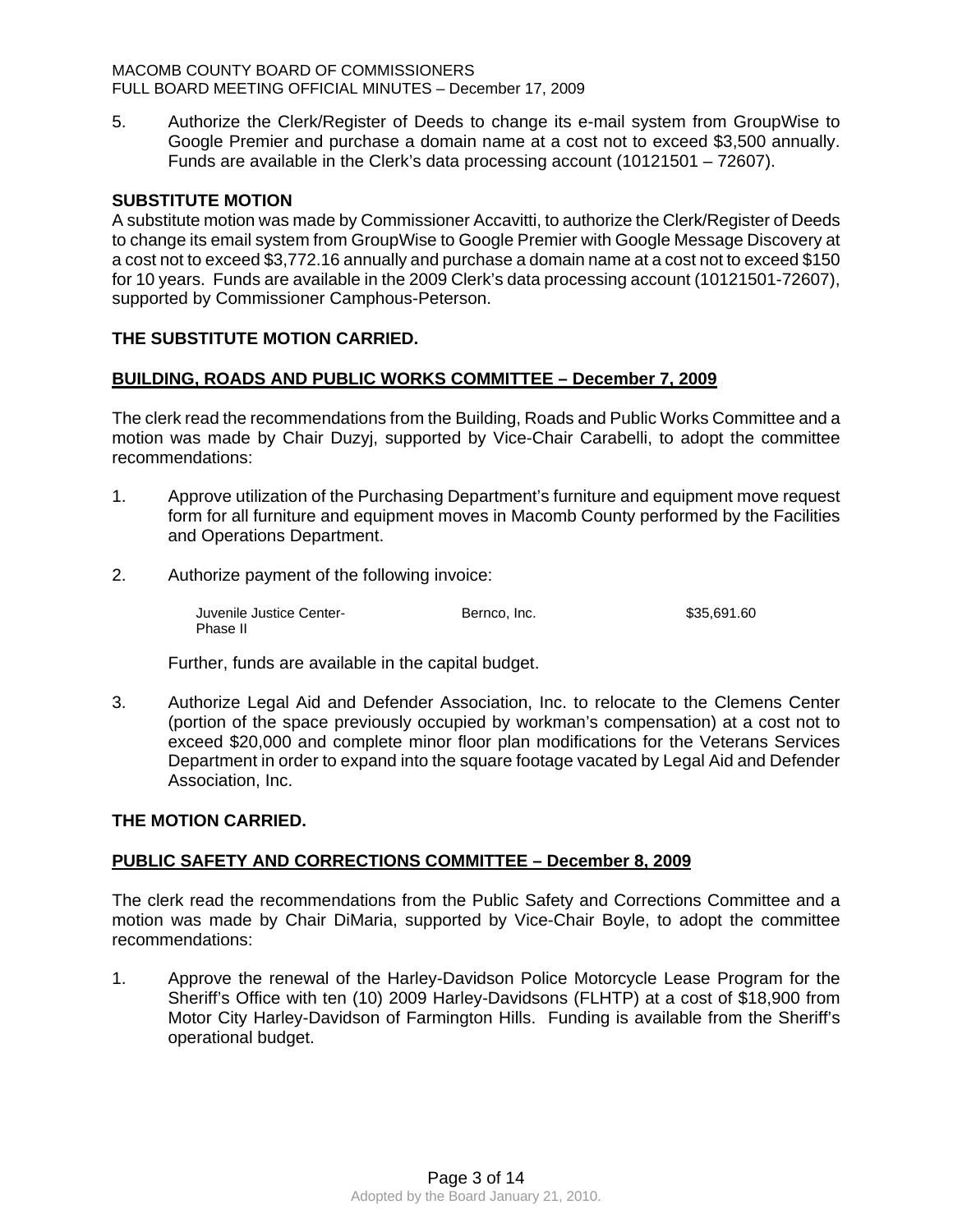- 2. Concur with the Sheriff's Office request to purchase a wireless receiver recorder from Law Enforcement Associates for a price not to exceed \$4,500. Funds are available in the S.E.T. State Forfeiture Fund #22930536.
- 3. Adopt the 2010 COMET (County of Macomb Enforcement Team) budget as recommended by the COMET Board of Directors at their meeting on October 21, 2009, at no cost to the County of Macomb.
- 4. Approve the purchase of two additional K9 dogs for the new narcotic detection/tracking team. Funding is available from assets in the Sheriff's Drug Forfeiture Fund at no cost to the county.
- 5. Authorize the board chairman to sign the memorandum of understanding for use of school facilities, personnel and equipment with school districts within Macomb County.
- 6. Award bid item 36-09 for Architectural Consultant Services for the renovation of the county's Emergency Operations Center, to Partners In Architecture, PLC in the amount of \$19,500. Funding for this project is available from the 2007 Homeland Security Grant Program. There is no cost to the county.

# **THE MOTION CARRIED.**

# **ADMINISTRATIVE SERVICES COMMITTEE – December 9, 2009**

The clerk read the recommendations from the Administrative Services Committee and a motion was made by Chair Vosburg, supported by Vice-Chair Sauger, to adopt the committee recommendations:

- 1. Concur with the recommendation of John Anderson, Director of Risk Management, Frank Krycia, Assistant Corporation Counsel, and Stephanie Dobson, Human Resources Coordinator, the "review panel," in confirming the selections of Concentra Occupational Health Centers and Henry Ford Macomb Hospital to provide occupational health services to Macomb County for three full years beginning January 1, 2010 and ending December 31, 2012.
- 2. Concur with the recommendation of the Director of Risk Management and approve a twoyear extension of the Hartford contract for long-term disability, supplemental employee life insurance, basic life insurance and basic ADD.
- 3. Improve service by enabling the Clerk/Register of Deeds to scan and index Macomb County Board of Commissioners meeting minutes and resolutions from 1924 through April 2000 for placement on the internet by authorizing the County Clerk/Register of Deeds to contract with Digital Science Group, LLC to scan and use optical character recognition on the documents at a cost not to exceed \$1,843.25; funds are available in the clerk's special projects account.
- 4. Provide improvements and routine maintenance on the computerized campaign finance system to enable the clerk to automate some campaign finance functions as detailed in the background information and authorize the clerk to hire Consulting Engineering Associates, Inc. the campaign finance system vendor previously selected from competitive bids, at a cost not to exceed \$11,025; funding is available in the clerk's special projects account (\$4,580.54) and the clerk's supply accounts (\$803) and (\$5,641.46).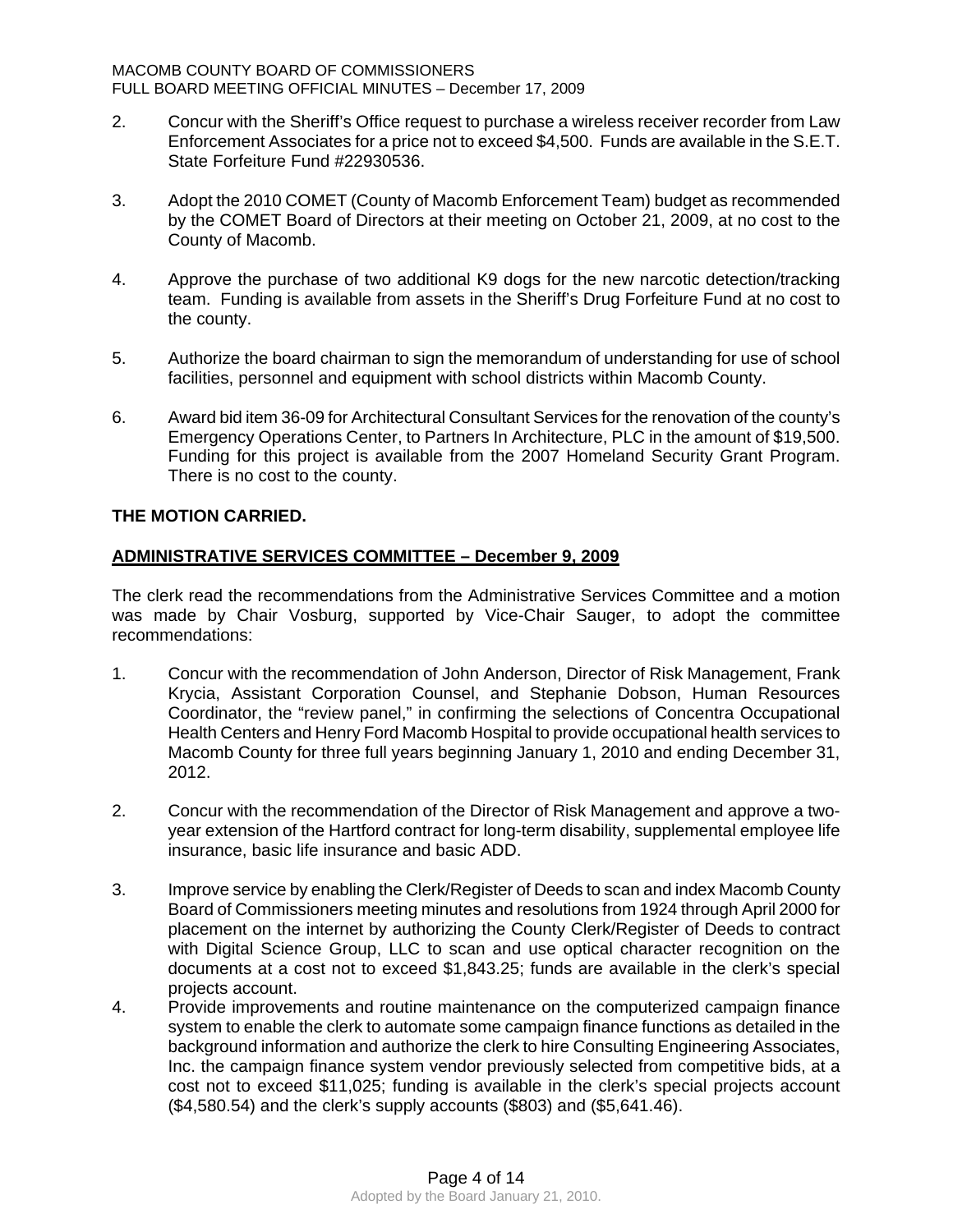5. Improve campaign finance tracking and disclosure by authorizing the clerk/register of deeds to contract with Consulting Engineering Associates, Inc. to implement an online donor disclosure module in the campaign finance system, which would disclose to the public all county and local individual campaign committee donors, enabling on the county and local level the same kind of public disclosure, tracking and accountability that is already available for federal and state campaign committees at a cost not to exceed \$19,050, funds are available in the clerk's data processing account; further, to create an annual elections data entry fund at \$2,144.31 to maintain this system with funds available through the elimination of co-ops in a resolution passed by the board on November 24, 2009.

# **THE MOTION CARRIED.**

# **PLANNING & ECONOMIC DEVELOPMENT COMMITTEE– December 10, 2009**

The clerk read the recommendation from the Planning & Economic Development Committee and a motion was made by Co-Chairs Carabelli & Bruley, supported by Vice-Chair D. Flynn, to adopt the committee recommendation:

1. Schedule a Public Hearing to receive comment on the adoption of the proposed amendment to the Macomb County Brownfield Plan for Chesterfield Township, under the Macomb County Brownfield Redevelopment Authority, subject to the Macomb County Brownfield Redevelopment Authority receiving the concurrence or approval of the Chesterfield Towne Center Brownfield Redevelopment Plan prior to the Public Hearing.

#### **THE MOTION CARRIED.**

### **HEALTH & ENVIRONMENTAL SERVICES COMMITTEE– December 10, 2009**

The clerk read the recommendations from the Health & Environmental Services Committee and a motion was made by Chair Camphous-Peterson, supported by Vice-Chair J. Flynn, to adopt the committee recommendations:

1. Suspend offering assistance to local communities through the environmental problems: Lake/River fund during FY 2010, except that the agreement with the "We Are Here Foundation" for \$5,000 for logjam removal and related activities shall be continued in 2010 if the "We Are Here Foundation" agrees to perform those activities under the same terms and conditions as those of 2009.

### **THE MOTION CARRIED.**

### **PUBLIC SERVICES COMMITTEE – December 10, 2009**

The clerk read the recommendations from the Public Services Committee and a motion was made by Vice-Chair Tocco, supported by Commissioner Accavitti, to adopt the committee recommendations:

- 1. Authorize the Macomb County Community Services Agency to receive \$153,596 from the Michigan Community Action Agency Association.
- 2. Authorize the Macomb County Community Services Agency to receive \$24,000 from the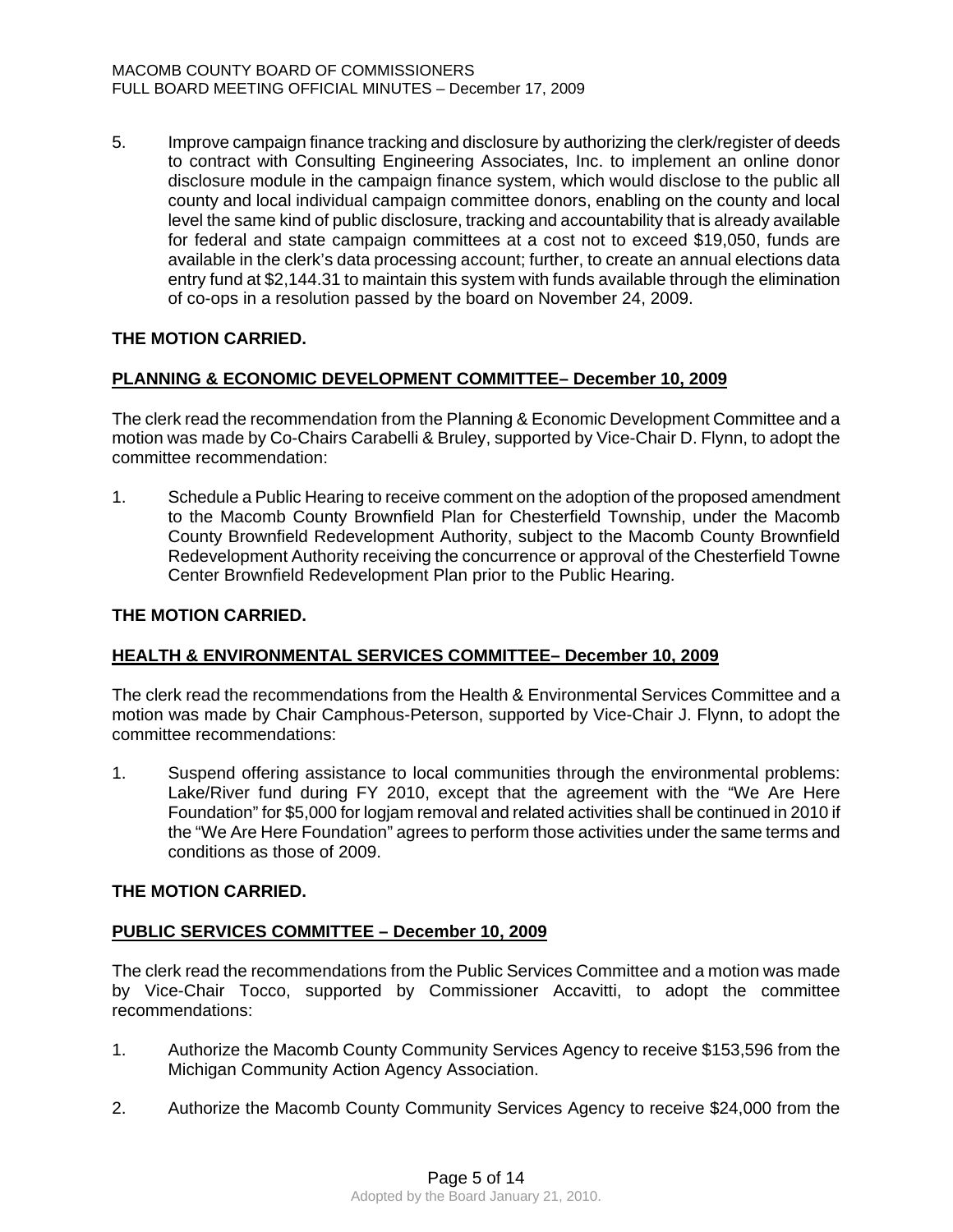Department Of Human Services.

# **THE MOTION CARRIED.**

# **BUDGET COMMITTEE – December 15, 2009**

The clerk read the recommendations from the Budget Committee and a motion was made by Chair Brdak, supported by Vice-Chair Sprys, to adopt the committee recommendations:

Commissioner Brdak asked to separate item #6. There were **NO** objections.

- 1. Approve the ratification of a three-year labor agreement with the United Auto Workers (UAW) Local 889 representing Animal Shelter, Specialized Offices, Community Services Agency and Probate Court-Corporation Counsel from January 1, 2008 to December 31, 2010. (Record NO votes for Brown and Carabelli)
- 2. Approve ratification of a two-year labor agreement with the Police Officers Labor Council (POLC) representing Captains, Chief of Staff and Jail Administrator from January 1, 2010 to December 31, 2011. (Record NO votes for Brown and Carabelli)
- 3. Approve an increase in the expenditure budget of the Probate Court Mental Division in the amount of \$26,556 and fund the increase by increasing the revenue budget by \$8,278 and utilizing \$18,278 from contingency, as outlined in correspondence from the Finance Department; also, increase the expenditure budget of the Probate Court – Wills and Estates Division in the amount of \$9,611 and fund the increase by increasing the revenue budget by \$8,278 and utilizing \$1,333 from contingency, as outlined in correspondence from the Finance Department.
- 4*.* Adopt the 2010 budget reductions for the Sheriff's Department in the amount of \$2,404,190, as amended.
- 5. Concur in the recommendation of the Director of Risk Management and Safety Department and implement \$86,869.47 in budgetary savings for the Protective Services Division 2010 budget, effective January 1, 2010; these savings meet and exceed the 2010 budgetary target reduction of \$86,411.
- 7. Reauthorize the Clerk/Register of Deeds to continue the fight against real estate fraud by retaining up to five "extra hire" employees to maintain the electronic entry book, required by law, at a cost not to exceed \$135,000; funds are available in the Register of Deeds automation fund, which is funded from recording fees and may only be spent on register of deeds improvements.
- 8. Approve payment of \$8,333.33 to Shelby Township from the environmental problems: Lake/River fund to reconnect Four Bears Lake to its original drainage course.
- 9. Approve an increase in the Health Department's FY 2010 budget by an amount equal to the estimated amount of county general funds which will be expended for H1N1 activity in FY 2009 and then recovered in FY 2010 from the Michigan Department of Community Health's H1N1 grant program; this amount is estimated at \$86,000 and will be used to delay layoffs associated with the Health Department's 2010 budget reduction.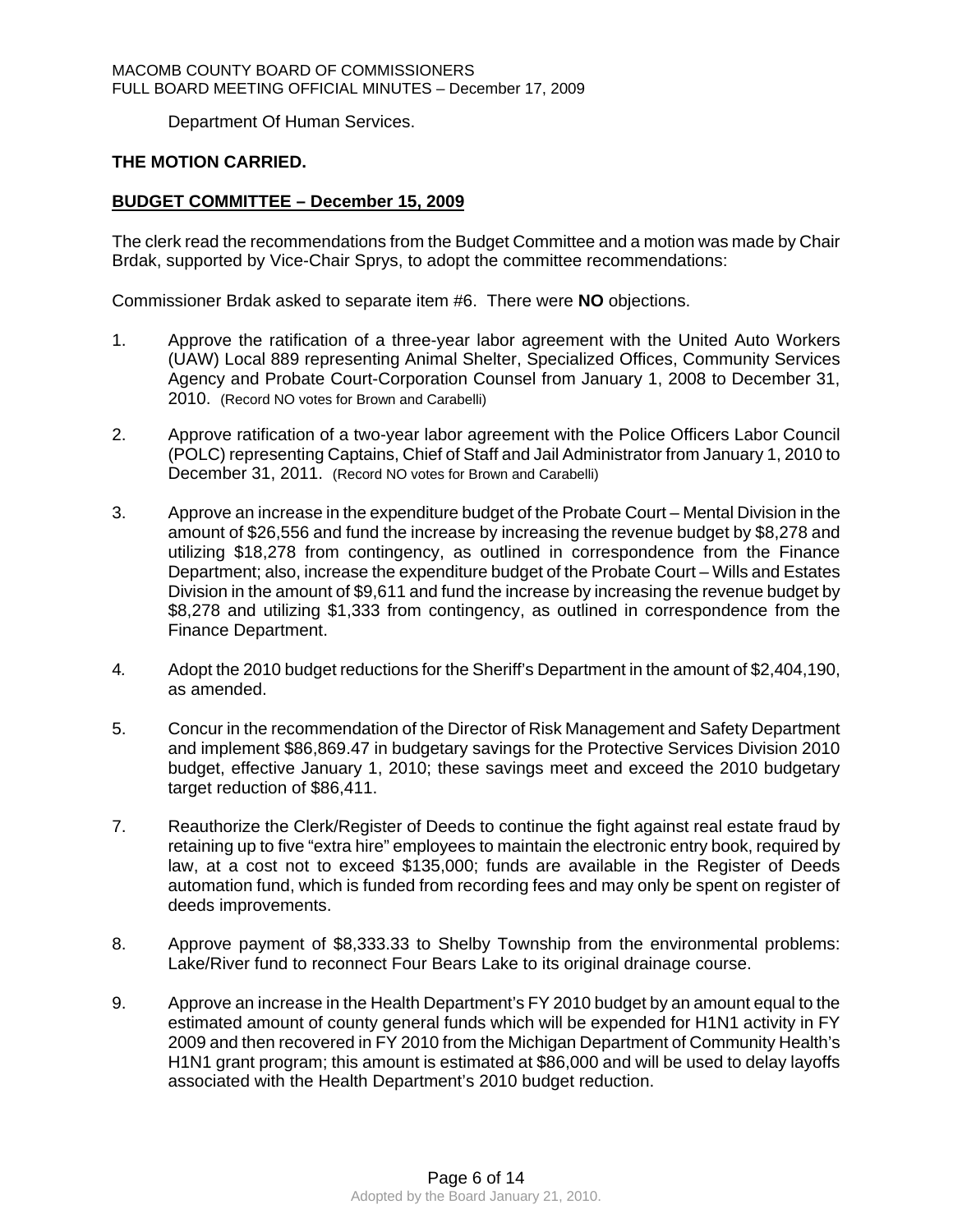#### MACOMB COUNTY BOARD OF COMMISSIONERS FULL BOARD MEETING OFFICIAL MINUTES – December 17, 2009

## **THE MOTION CARRIED.**

# **SEPARATED MOTION**

6. Adopt a recommended 2010 Macomb County budget in the amount of \$465,688,675.

# **THE SEPARATED MOTION CARRIED.**

### **FINANCE COMMITTEE – December 16, 2009**

The clerk read the recommendations from the Finance Committee and a motion was made by Chair Kepler, supported by Vice-Chair Bruley, to adopt the committee recommendations:

- 1. Approve the monthly bills and authorize payment; further, to approve the payroll in the amount of \$4,958,797.29, with necessary modifications to the appropriations. (Sprys abstaining from bills for Sprys fees-defense attorneys)
- 2. Approve the creation of one Judicial Secretary position in Probate Court.
- 3. Approve the 2009 Equalization study as submitted by the Equalization Department.
- 4. Concur with the fleet manager and approve the purchase of two 2010 Chevy Tahoes for the Sheriff's Department to the lowest responsible bidder, Shaheen Chevrolet, Lansing, Michigan, in the amount of \$51,337.66; funds are available for these two K9 units as well as upfitting law enforcement/radio equipment from the Sheriff's Drug Forfeiture Fund.
- 5. Concur in the recommendation to reinstate Blue Care Network HMO (Plan #5 as ratified) as a healthcare option to all non-medicare eligible Macomb County retirees beginning March 1, 2010; non-medicare eligible retirees will have the option to choose Blue Cross Blue Shield PPO Plan #6 (previously enacted) and Blue Care Network HMO Plan #5 (as ratified); Human Resources Department will conduct open enrollment (medical only) for the nonmedicare eligible retirees February 1, 2010 through February 12, 2010; benefit changes will take place with an effective date of March 1, 2010; Traditional Blue Cross Blue Shield will be eliminated (previously enacted) effective March 1, 2010.

### **THE MOTION CARRIED.**

### **RESOLUTIONS/TRIBUTES**

### **MOTION**

A motion was made by Commissioner Duzyj, to adopt the following Resolutions in their entirety, supported by Commissioner Doherty.

- Res. No. 09-110 Support of the Application for Official Designation of the Southeast Michigan Resource Conservation and Development Council Area for Program Assistance from USDA (recommended by PED Committee on 12/10/09)
- Res. No. 09-107 Commending David Diegel on his Retirement as Director of the Macomb County Finance Department (offered by Board Chair; recommended by Finance Committee on 12/16/09)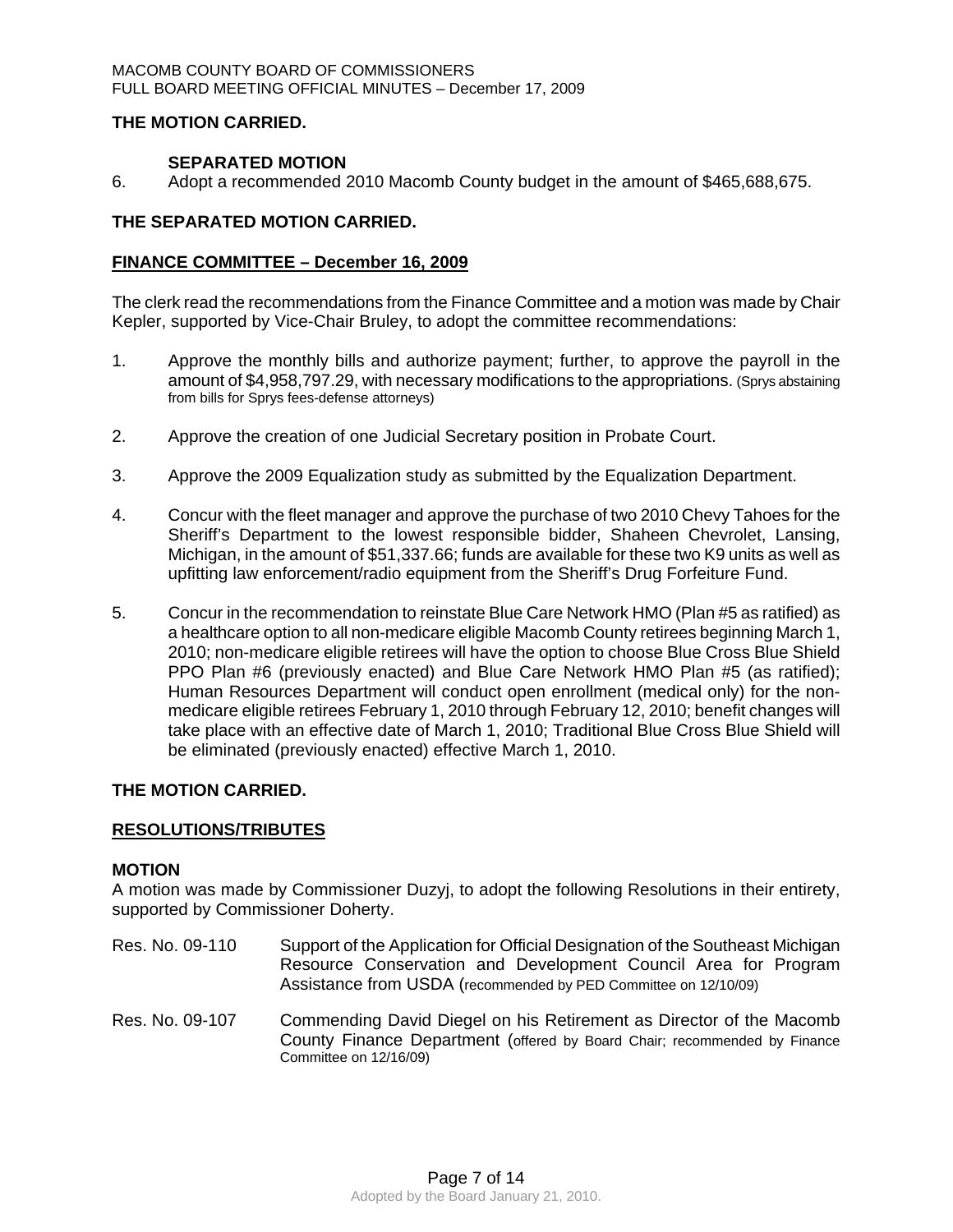MACOMB COUNTY BOARD OF COMMISSIONERS FULL BOARD MEETING OFFICIAL MINUTES – December 17, 2009

Res. No. 09-108 Commending Thomas Kalkofen on his Retirement as Director/Health Officer of the Macomb County Health Department (offered by Board Chair; recommended by Finance Committee on 12/16/09)

Res. No. 09-109 Commending Robert Slaine on his Retirement as Deputy Director of the Macomb County Community Mental Health Department (offered by Board Chair; recommended by Finance Committee on 12/16/09)

## **THE MOTION CARRIED.**

# **APPOINTMENTS MADE BY VOTE OF THE FULL BOARD:**

### a)*Parks & Recreation Commission*

*5 vacancies:* 

- *3 vacancies for 3 year terms, 01/01/10 12/31/12*
- *1 vacancy for unexpired term, upon appt to 12/31/11*
- *1 vacancy for SEMCOG rep term, upon appt to indefinite*

#### For 3 year term, 01/01/10 – 12/31/12

3 vacancies, 7 applications received Applying for reappointment

- Anthony Lipinski
- William Revoir
- Ruthie Stevenson

Applying for appointment

- Kevin Hertel
- Roger Krzeminski
- Joshua MacKinnon
- Clarice Squillace (applying for 3 yr OR unfulfilled term)
- Sandra Swayne (applying for 3 yr OR unfulfilled term)

### For unexpired term, upon appt to 12/31/11

1 vacancy, 2 applications received

- Clarice Squillace (applying for unfulfilled OR 3 year term)
- Sandra Swayne (applying for unfulfilled OR 3 year term)

# SEMCOG rep, upon appt to indefinite

1 vacancy, 0 applications received

A roll call vote was taken:

Voting for Lipinski were: Accavitti, Boyle, Brdak, Brown, Bruley, Carabelli, Crouchman, Duzyj, D. Flynn, J. Flynn, Kepler, Lampar, Mijac, Moceri, Rocca, Sauger, Sprys, Szczepanski, Tocco, Torrice and Gieleghem. There were 21 votes. Voting for Revoir were: Brown, Carabelli, Crouchman, DiMaria, Doherty, Rengert, Rocca, Szczepanski and Vosburg. There were 9 votes.

Voting for Stevenson were: Accavitti, Boyle, Brdak, Bruley, Carabelli, DiMaria, Doherty, Duzyj, D. Flynn, J. Flynn, Kepler, Lampar, Mijac, Moceri, Rengert, Rocca, Sauger, Sprys, Tocco, Torrice, Vosburg and Gieleghem. There were 22 votes. Voting for Krzeminski were: Brown, Rengert, Sprys and Vosburg. There were 4 votes.

Voting for Squillace were: Accavitti, Boyle, Brdak, Bruley, Carabelli, DiMaria, Doherty, Duzyj, D. Flynn, J. Flynn, Kepler, Lampar, Mijac, Moceri, Sauger, Szczepanski, Tocco, Torrice and Gieleghem. There were 19 votes.

There were no votes for Hertel, MacKinnon and Swayne.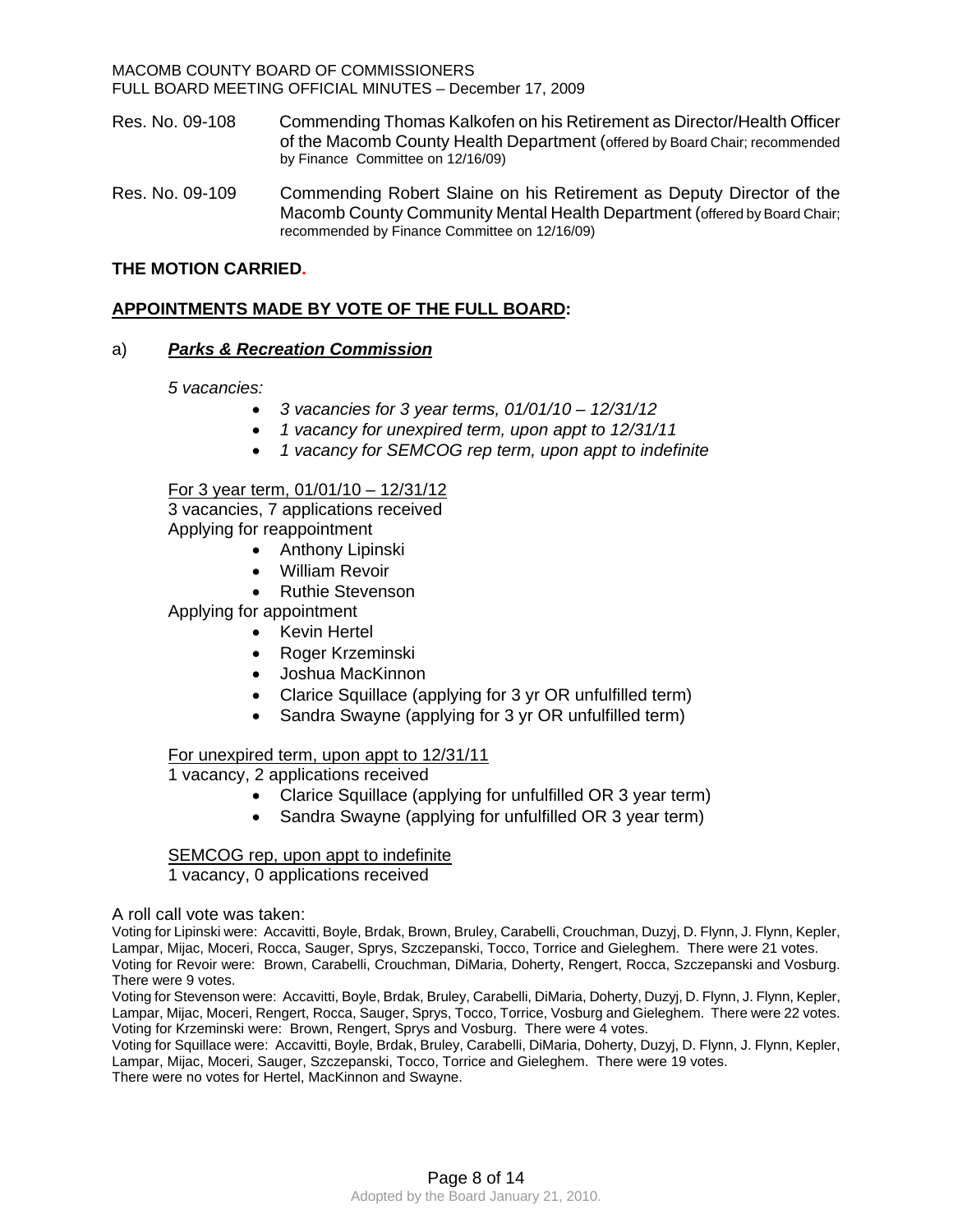# **Anthony Lipinski, Ruthie Stevenson and Clarice Squillace were appointed to the Parks & Recreation Commission for the 3-year term from 01/01/10 thru 12/31/12.**

### **MOTION**

A motion was made by Commissioner Doherty, to approve the appointment of Sandra Swayne to the Parks and Recreation Commission, supported by Commissioner Sprys. **THE MOTION CARRIED.** 

### **Sandra Swayne was appointed to the Parks and Recreation Commission for the unexpired term upon appointment to 12/31/11.**

# b)*Veterans Affairs Commission*

*1 vacancy to fulfill unexpired term, upon appt to 08/01/2012* 

- *Members must be county residents who have served honorably on active duty or who have served actively in a war in which the U.S. has been, is, or may hereafter be a participant*
- *No more than two members will be representative of a single war* 
	- o *Commission membership currently has representation as follows and therefore appointees must be representative of conflicts other than Vietnam:*

*Vietnam (2 members) Korea (1 member) Gulf War (1 member)* 

• All applications for appointment must be accompanied by a letter of *support/endorsement from a chartered veterans group in Macomb County.* 

### **8 applications received**

 David Auwen Thomas D'Alio James McCarthy Alan Opra George Preston William Shier Joseph Wrobel Therese Wrobel

A roll call vote was taken:

Voting for Auwen were: Brown, Carabelli and Vosburg. There were 3 votes. Voting for McCarthy were: Rengert and Rocca. There were 2 votes. Voting for Opra was: Lampar. There was 1 vote. Voting for Preston was: Gieleghem. There was 1 vote. Voting for Therese Wrobel were: Accavitti, Boyle, Brdak, Bruley, Crouchman, DiMaria, Doherty, Duzyj, D. Flynn, J. Flynn, Kepler, Mijac, Moceri, Sauger, Sprys, Szczepanski, Tocco and Torrice. There were 18 votes.

# **Therese Wrobel was appointed to the Veterans Affairs Commission.**

# **APOINTMENTS MADE BY CHAIR WITH CONCURRENCE OF BOARD:**

### c)*Area Agency on Aging:*

*1 vacancy for Older Adult Representative, 2 year term 01/01/10 to 12/31/11*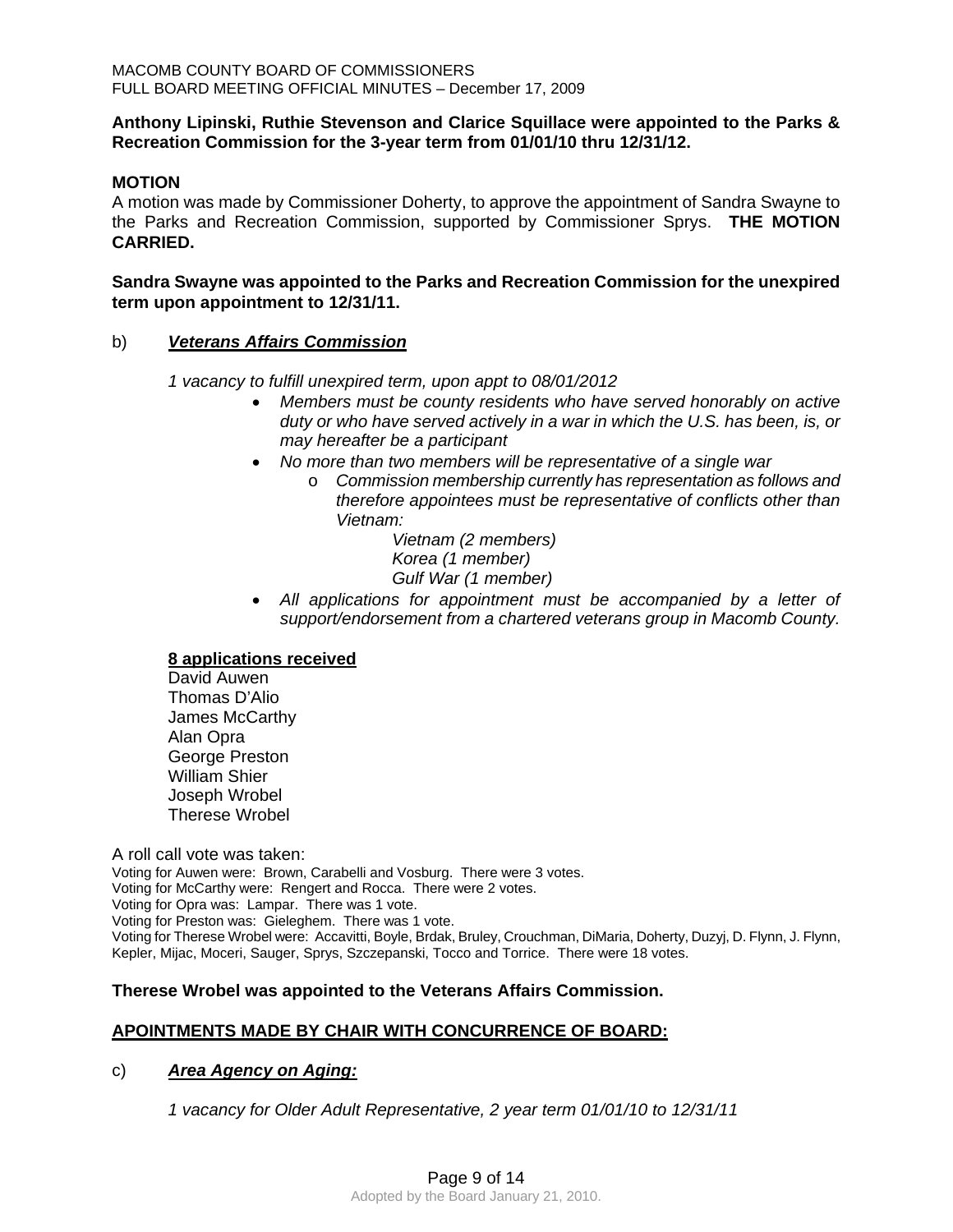• *Concur Memo attached for reappointment of Jerry DeMaire* 

## **MOTION**

A motion was made by Commissioner Duzyj, to approve the reappointment of Jerry DeMaire to the Area Agency on Aging, supported by Commissioner J. Flynn. **THE MOTION CARRIED.** 

## **Jerry DeMaire was appointed to the Area Agency on Aging.**

## d)*Brownfield Redevelopment Authority:*

*2 vacancies for Community Leader designations, terms upon appt to 09/30/2012* 

• *Concur Memo attached for reappointment of Daniel Langley and David Scurto.* 

### **MOTION**

A motion was made by Commissioner Moceri, to approve the reappointments of Daniel Langley and David Scurto to the Brownfield Redevelopment Authority, supported by Commissioner Sauger. **THE MOTION CARRIED.** 

**Daniel Langley and David Scurto were reappointed to the Brownfield Redevelopment Authority.** 

e) *Building Authority:*

*7 vacancies, 3 year terms 01/01/10 to 12/31/12* 

• *Concur Memo attached for reappointment/appointment of following:*  Jerry Dancey Richard Ives Thomas Landa Robert Soullierre Martin Smith Vincent Viviano Ted Wahby

### **MOTION**

A motion was made by Commissioner Vosburg, to approve the appointments and reappointments of Jerry Dancey, Richard Ives, Thomas Landa, Robert Soullierre, Martin Smith, Vincent Viviano and Ted Wahby to the Building Authority, supported by Commissioner Kepler. **THE MOTION CARRIED.** 

**Jerry Dancey, Richard Ives, Thomas Landa, Robert Soullierre, Martin Smith, Vincent Viviano and Ted Wahby were appointed/reappointed to the Building Authority.** 

### f) *Criminal Justice Building Authority:*

*3 vacancies, 3 year terms 01/01/10 to 12/31/12 (final term of this group)* 

• *Concur Memo attached for reappointments of Lester Gilbert, Chris Pozios and Tim Rinaldi* 

### **MOTION**

A motion was made by Commissioner Carabelli, to approve the reappointments of Lester Gilbert, Chris Pozios and Tim Rinaldi to the Criminal Justice Building Authority, supported by Commissioner Moceri. **THE MOTION CARRIED.**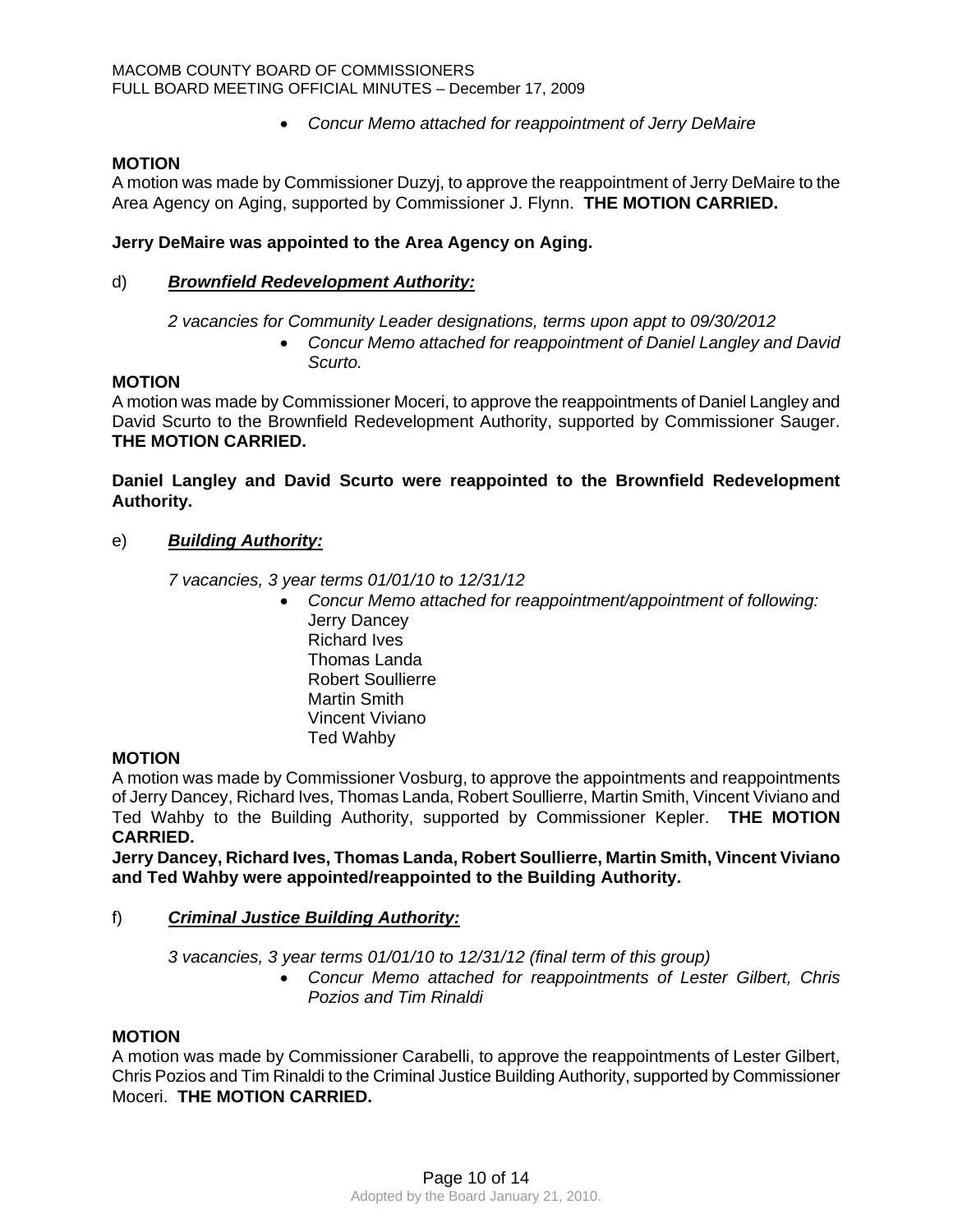# **Lester Gilbert, Chris Pozios and Tim Rinaldi were appointed to the Criminal Justice Building Authority.**

# g) *Historical Commission:*

*3 vacancies, 3 year terms upon appt to 10/31/2012 in following designations:* 

- *Attorney (1 vacancy)*
- *Architect (1 vacancy)*
- *Individual w/Planning Experience (1 vacancy)*
- *Concur Memo attached for reappointments of Raymond Glime (attorney), Marian Lynch (architect) and Donald Green (planning exp).*

### **MOTION**

A motion was made by Commissioner Carabelli, to approve the reappointments of Raymond Glime, Marian Lynch and Donald Green to the Historical Commission, supported by Commissioner Accavitti. **THE MOTION CARRIED.** 

# **Raymond Glime, Marian Lynch and Donald Green were appointed to the Historical Commission.**

# h) *Hospital Finance Authority:*

*1 vacancy, 5 year term 01/01/10 to 12/31/14* 

• *Concur Memo attached for reappointment of Commissioner Sue Rocca* 

# **MOTION**

A motion was made by Commissioner J. Flynn, to approve the reappointment of Sue Rocca to the Hospital Finance Authority, supported by Commissioner Boyle. **THE MOTION CARRIED.** 

### **Sue Rocca was reappointed to the Hospital Finance Authority.**

# i) *Substance Abuse Advisory Council:*

*1 vacancy, 3 year term upon appointment to 08/31/12* 

• *Concur Memo attached for appointment of Marianne Frazho* 

### **MOTION**

A motion was made by Commissioner Carabelli, to approve the appointment of Marianne Frazho to the Substance Abuse Advisory Council, supported by Commissioner Lampar. **THE MOTION CARRIED.** 

### **Marianne Frazho was appointed to the Substance Abuse Advisory Council.**

# j) *Water Quality Board:*

*3 vacancies, 3 year terms 01/01/10 to 12/31/12 in following designations:* 

- *Republican County Commissioner*
- *Democrat County Commissioner*
- *Citizen-at-large*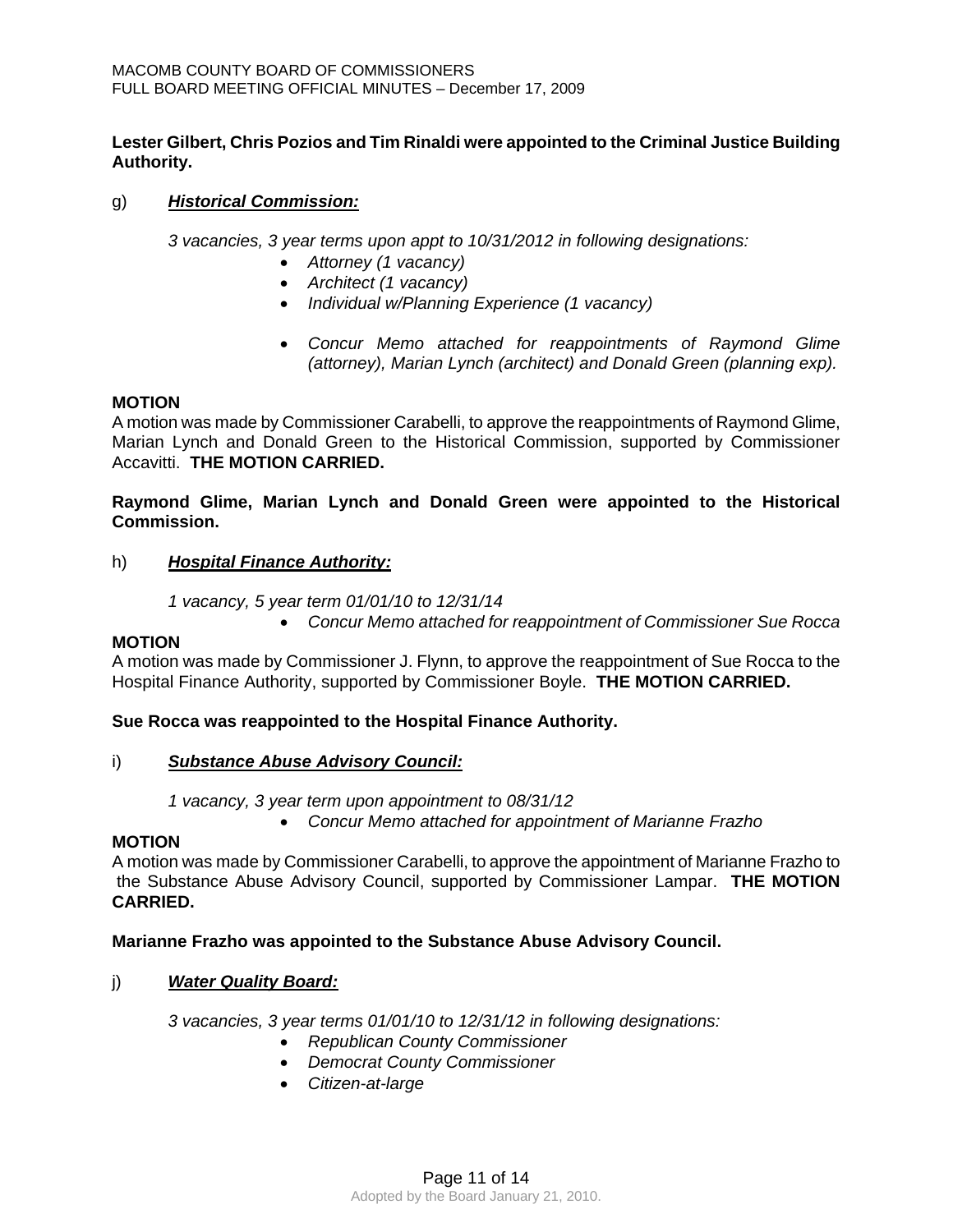• *Concur Memo attached for reappointments of Commissioner Kathy Vosburg (Republican), Commissioner Brian Brdak (Democrat) and Tom Morley (Citizen-at-large)* 

#### **MOTION**

A motion was made by Commissioner DiMaria, to approve the reappointments of Commissioner Kathy Vosburg, Commissioner Brian Brdak and Tom Morley to the Water Quality Board, supported by Commissioner Sauger. **THE MOTION CARRIED.** 

#### **Commissioner Kathy Vosburg, Commissioner Brian Brdak and Tom Morley were appointed to the Water Quality Board.**

#### **COMMISSIONER APOINTMENT WITH CONCURRENCE OF BOARD:**

#### k) *Commission on Women:*

*26 vacancies for 2 year terms 01/01/10 to 12/31/11; Each County Commissioner shall appoint one representative of his/her district* 

| Concur Memos attached for the following: |                           |  |  |
|------------------------------------------|---------------------------|--|--|
| District 1:                              | Jacqueline Kelly          |  |  |
| District 2:                              | Kathleen Buckner          |  |  |
| District 3:                              | <b>Colleen Cohan</b>      |  |  |
| District 4:                              | <b>Suzanne Keffer</b>     |  |  |
| District 5:                              | Edna Clark                |  |  |
| District 6:                              | Wanda Francisco           |  |  |
| District 7:                              | <b>Theresa Monsour</b>    |  |  |
| District 8:                              | Donna Cangemi             |  |  |
| District 9:                              | <b>Karen Smith</b>        |  |  |
| District 10:                             | Jayne Richardson          |  |  |
| District 11:                             | Jan Gietzen               |  |  |
| District 12:                             | <b>Terri Kowal</b>        |  |  |
| District 13:                             | <b>Denise Borchert</b>    |  |  |
| District 14:                             | Denise Barber             |  |  |
| District 15:                             | <b>Terry Hood-Campion</b> |  |  |
| District 16:                             | <b>Denise Greiner</b>     |  |  |
| District 17:                             | Sandra Hughes-Leonard     |  |  |
| District 18:                             | Patricia Mazzola          |  |  |
| District 19:                             | Karen Allmacher           |  |  |
| District 20:                             | <b>Shirley West-Meeks</b> |  |  |
| District 21:                             | Alice King                |  |  |
| District 22:                             | Peggy Ciaramitaro         |  |  |
| District 23:                             | Sandra Wolny              |  |  |
| District 24:                             | <b>Diane Russell</b>      |  |  |
| District 25:                             | Maria Silamianos-Sherman  |  |  |
| District 26:                             | Joyce Crager              |  |  |

#### **MOTION**

A motion was made by Commissioner Carabelli, to approve the appointments of all listed above to the Commission on Women, supported by Commissioner Kepler. **THE MOTION CARRIED.** 

### **All listed above were appointed to the Commission on Women.**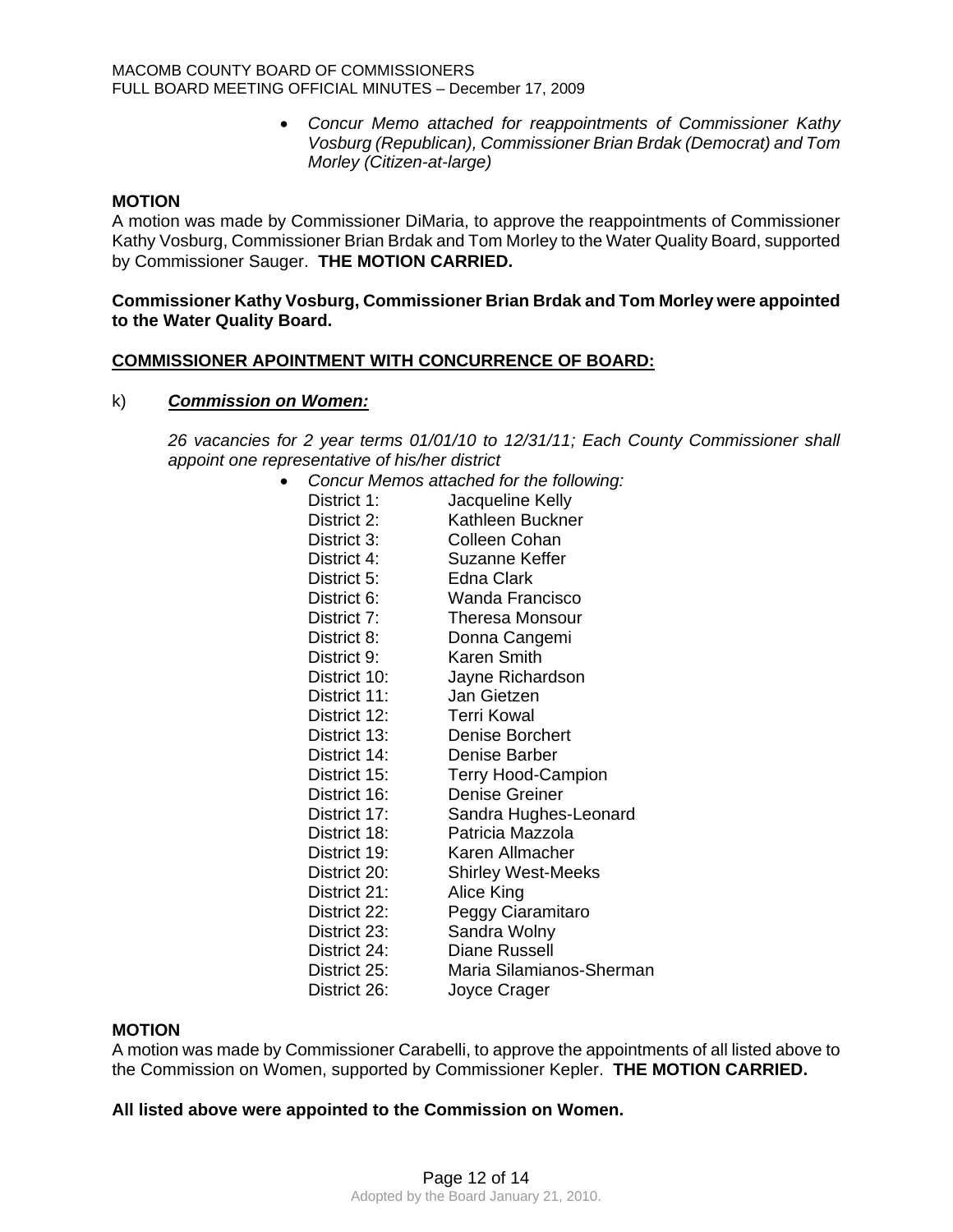## **NEW BUSINESS**

Commissioner J. Flynn indicated that Peggy Kenard's father passed away. Commissioner Duzyj wished everyone a Merry Christmas and Happy New Year. Commissioner Gieleghem thanked everyone for the last year. Commissioner Sauger thanked all the County department heads.

# **PUBLIC PARTICIPATION**

None

# **ROLL CALL**

|                        |                 |                         | <b>NOT</b>     |
|------------------------|-----------------|-------------------------|----------------|
| <b>NAME</b>            | <b>DISTRICT</b> | <b>PRESENT</b>          | <b>PRESENT</b> |
| <b>Andrey Duzyj</b>    | 1               | Χ                       |                |
| Marvin Sauger          | $\overline{2}$  | $\overline{\sf x}$      |                |
| Phillip A. DiMaria     | $\overline{3}$  | X                       |                |
| Toni Moceri            | 4               | $\overline{\mathsf{x}}$ |                |
| Susan L. Doherty       | 5               | X                       |                |
| Joan Flynn             | 6               | Χ                       |                |
| Sue Rocca              | $\overline{7}$  | X                       |                |
| David J. Flynn         | 8               | X                       |                |
| Robert Mijac           | 9               | X                       |                |
| Ken Lampar             | 10              | $\overline{\mathsf{x}}$ |                |
| Ed Szczepanski         | 11              | X                       |                |
| James L. Carabelli     | 12              | X                       |                |
| Don Brown              | 13              | X                       |                |
| <b>Brian Brdak</b>     | 14              | $\overline{\mathsf{x}}$ |                |
| Keith Rengert          | 15              | X                       |                |
| <b>Carey Torrice</b>   | 16              | X                       |                |
| Ed Bruley              | 17              | X                       |                |
| Dana Camphous-Peterson | 18              | X                       |                |
| Paul Gieleghem         | 19              | $\overline{\mathsf{x}}$ |                |
| Kathleen E. Tocco      | 20              | X                       |                |
| Irene M. Kepler        | 21              | Χ                       |                |
| Frank Accavitti, Jr.   | 22              | X                       |                |
| William A. Crouchman   | 23              | X                       |                |
| Michael A. Boyle       | 24              | $\overline{\mathsf{x}}$ |                |
| Kathy D. Vosburg       | 25              | $\overline{\mathsf{x}}$ |                |
| Jeffery S. Sprys       | 26              | X                       |                |

### **ADJOURNMENT**

### **MOTION**

A motion was made by Commissioner Duzyj, to adjourn, supported by Commissioner Sprys. **THE MOTION CARRIED.** 

Chair Gieleghem adjourned the meeting at 8:05 p.m., until the call of the Chair.